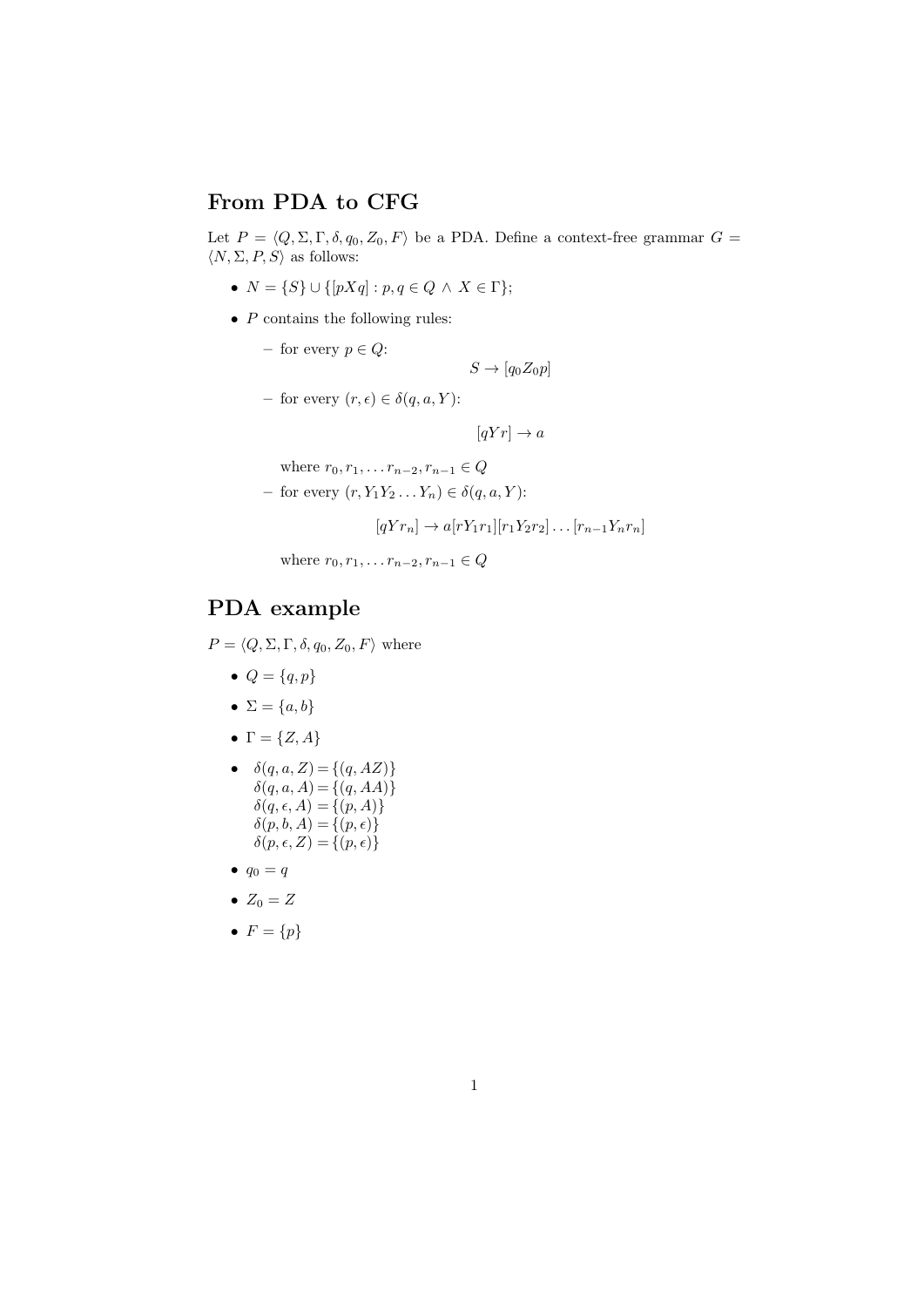## Corresponding CFG

 $S \rightarrow [qZq]$  $S \rightarrow [qZp]$  $[qZq] \rightarrow a [qAq] [qZq]$  $[qZq] \rightarrow a [qAp] [pZq]$  $[qZp] \rightarrow a [qAq] [qZp]$  $[qZp] \rightarrow a [qAp] [pZp]$  $[qAq] \rightarrow a [qAq] [qAq]$  $[qAq] \rightarrow a [qAp] [pAq]$  $[qAp] \rightarrow a [qAq] [qAp]$  $[qAp] \rightarrow a [qAp] [pAp]$  $[qAq] \rightarrow [pAq]$  $[qAp] \rightarrow [pAp]$  $[pAp] \rightarrow b$  $[pZp] \rightarrow \epsilon$ 

## Reduced CFG (elimination of non-productive rules)

$$
S \rightarrow [qZp]
$$
  
\n
$$
[qZp] \rightarrow a [qAp] [pZp]
$$
  
\n
$$
[qAp] \rightarrow a [qAp] [pAp]
$$
  
\n
$$
[qAp] \rightarrow [pAp]
$$
  
\n
$$
[pAp] \rightarrow b
$$
  
\n
$$
[pZp] \rightarrow \epsilon
$$